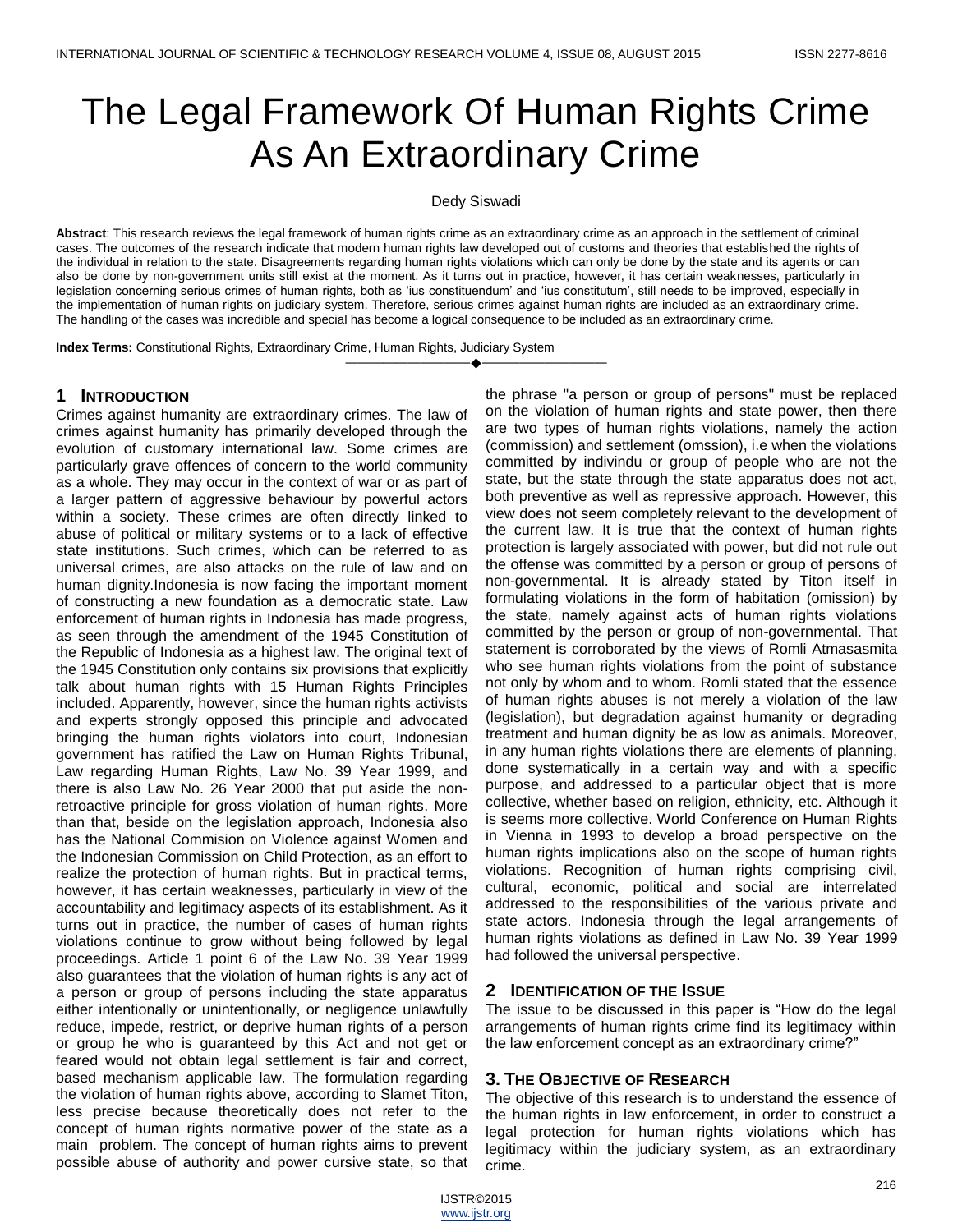## **4. METHOD OF RESEARCH**

The type of research used in this paper is a normative research. This research reviewing the legal arrangements of human rights crime as an extraordinary crime. Beside to conducting interviews with sources, The data being used include secondary data consisting of primary law materials in the form of laws and regulations, tertiary law materials in the form of reference books, opinion of experts, and the outcomes of previous research, as well as tertiary law materials in the form of language dictionaries and Black"s Law Dictionary.

## **5 RESULTS AND DISCUSSION**

#### **5.1 Form of Crimes against Human Rights**

In the early analysis, according to Titon, that human rights violations can be done in two forms, namely by commission (actions to do) by the state or other parties, or by omission (action to do nothing) by the state. Human rights violations by the state, either by commission or by omission, it can be seen from the failure of the state to meet four different types of obligations, among others:

#### a. **The Obligation to Respect**

This obligation requires the state and the agent or agents to never take action that would violate the integrity of indivindu or group or infringement on their freedom. For eexamples are extrajudicial killings, detention nonprocedural and others.

#### b. **The Obligation to Protect**

This obligation requires the state and the agent or agents perform any act aimed in order to protect citizens and groups indivindu and prevent human rights violations against them by other parties. Examples of state failure in carrying out this obligation, among others, in the form of state failure to act when an attack by a group of people to another group.

#### c. **The Obligation to Fulfil**

This obligation requires the state to take adequate measures in providing opportunity legally to all parties as citizens, to achieve the satisfaction of what he need, which can"t be met by personal effort. For examples, the failure of the state to provide healthcare facilities or basic education facilities for the people.

#### d. **The Obligation to Promote**

This obligation requires the state to increase public awareness of basic rights that they and their enforcement mechanisms. Examples of violation of this obligation is that the government in conducting socialization and advocacy in the event of a violation of the basic rights.

Disagreements regarding human rights violations which can only be done by the state and its agents or can also be done by non-government units still exist at the moment. When looking at a series of murders, certainly can not deny that it is the human rights abuses, even though that conduct is not a state and its agents. Instead, those who argue that human rights violations should always be attached to the state, see the murders as a form of government's failure to fulfill its obligation to protect its citizens. Modern human rights law developed out of customs and theories that established the rights of the individual in relation to the state. In terms of serious violations of human rights, the state must be responsible as well as the two parties, namely the party

responsible for upholding human rights on the one hand, and is responsible for the abuses that have been carried out either by commission or by ommision by the individual on behalf of the state.Jamil Salmi, related human rights violations describes how all forms of human rights violations that occurred in the end is good concerning the state's obligation to uphold human rights as well as those who should be held responsible for violations occurred. He gives the meaning of violence as a form of human rights violations in the context of broad and divides it into four major categories, as mentioned on Table 1 below:

*Table 1. The meaning of violence as a form of human rights violations*

| No. | Type of<br>Action       | Describes                                                                                                                                                                                                                                              |
|-----|-------------------------|--------------------------------------------------------------------------------------------------------------------------------------------------------------------------------------------------------------------------------------------------------|
| 1   | Direct<br>Violence      | The violence which refers to acts of<br>physical or psychological attack<br>someone in person, such as murder,<br>forced expulsion, rape and others,<br>all of which lead to human rights<br>violations of the most basic, namely<br>the right to life |
| 2   | Indirect<br>Violence    | Jeopardize human, even sometimes<br>until the threat of death, but it does<br>not involve a direct relationship<br>victim<br>between the<br>and<br>the<br>responsible party.                                                                           |
| 3   | Repressive<br>Violence  | Associated with the revocation of<br>basic rights, in addition to the rights<br>to survival and the right to be<br>protected from pain and suffering.<br>The violence which refers to the                                                              |
| 4   | Alternative<br>Violence | revocation of rights indivindu higher,<br>such as the right mental growth,<br>cultural, or intellectual rights.                                                                                                                                        |

The fourth type of violence has the potential to be done by the state which has the highest authority, although it can also be done by individual or group. In this regard, once again, the state faced in the duty as law enforcement and human rights, as well as well as those who should be responsible as the perpetrator, if it is proved done by the officials on behalf of the state.

#### **5.2 The Concept of Human Rights Crime as an Extraordinary Crime**

The terms of 'extraordinary crime' in Indonesia still has many interpretations and there is no standardization of raw, in a sense, what kind of crime that deserves to be included in the category of extraordinary crime. According to Muladi who tried to put forward some of the rationale for grouping an extraordinary crime. In the views of Muladi, the crime is very kriminogen and viktimogen and potentially to harm the interests of various dimensions, from the security order, systematic or organized, threatening political stability, future development and others. Zainal Abidin based on Muladi"s opinion, added that in accordance with the principle of "Intent Court", particularly the universal principle that it is impossible to treat severe violation of human rights as an ordinary crime and the universal qualification of the crime against humanity. Based on the above information, can be formulated that